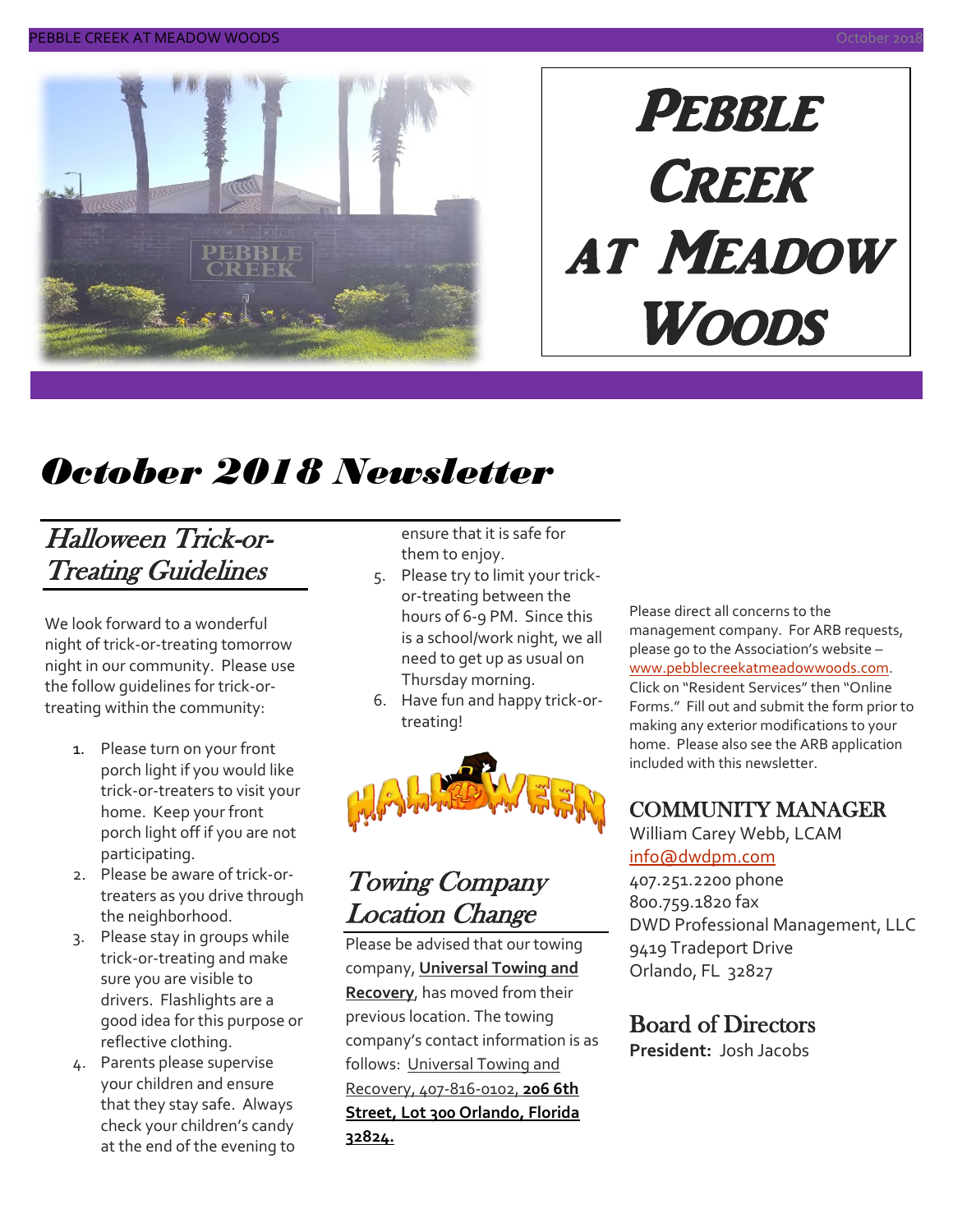# Assessment Information - 2019

On Wednesday, October 24, 2018, the Board of Directors held their Annual and Budget meetings for 2019. After much consideration, the Board voted to increase the quarterly Assessment by \$10.00 next year. **This means your assessment will increase to \$200.00 per quarter for 2019**. You should receive your new coupon booklets in December from the Association's bank. If you have any questions or concerns, please feel free to contact the management office.

### Please Pick-Up After Your Pets

We understand that many of the residents in our community are pet owners. Owning a pet is a wonderful experience for the "parent" and it brings many joys to you as well. However, having a 4-legged addition to your family also brings many responsibilities.

If your new bundle of joy happens to be a dog, then one of the responsibilities is picking up after your pet. When you live in a community you cannot just let your dog out and then close the door. **Your pet must be on a leash at all times, and any pet waste MUST be picked up and disposed in a waste receptacle**. This is not only a community rule; it is an Orange County ordinance as well.

Dog waste is a hazardous substance and causes damage to grass and may spread illnesses to others. Thank you for your understanding and cooperation in this matter.

### Off-Duty Sheriff's Deputy Patrols and Suspicious Activity

Your community is patrolled several days per month by an off-duty Orange County Sheriff's Deputy. The deputy is on patrol to spot suspicious activity, to help enforce traffic laws, and to help the people in communities we manage in Meadow Woods. If you see the deputy on patrol, and if you have noticed any suspicious activity, please stop the deputy and talk with him regarding your concerns. You should also call the Orange County Sheriff's Department at (407) 836-4357 to report suspicious or criminal activities. **The Sheriff's Department is the only organization charged with the protection of your property, and they are the only organization with the authority to approach and stop these people and their activities**.

Please be aware that the deputy is only able to enforce state law and county ordinances. If you see a community violation (i.e., parking on the grass, people with water balloons in the pool area, etc.), please call DWD Professional Management to address these concerns. Thank you.

# Noise Complaints

Please be aware that Orange County Sheriff's Department does not have any set time for enforcing the noise violation ordinance. According to our local deputy, the Disturbance of the Peace Statute is enforceable any time of day. **If you feel that your neighbors are violating the noise ordinance, please contact the Orange County Sheriff's Department to file a complaint at 407-836-4357**. The Sheriff's Department will then send a deputy to request the responsible party to tone down their gathering. If a second request is made concerning the same disturbance, the Sheriff's Department will take the necessary actions to ensure your neighbors follow the noise ordinance.

Please be aware that the Association is not responsible for enforcing County ordinances. Only the Sheriff's Department may enforce County ordinances and laws. If you have any questions or concerns regarding this issue, please contact the management office.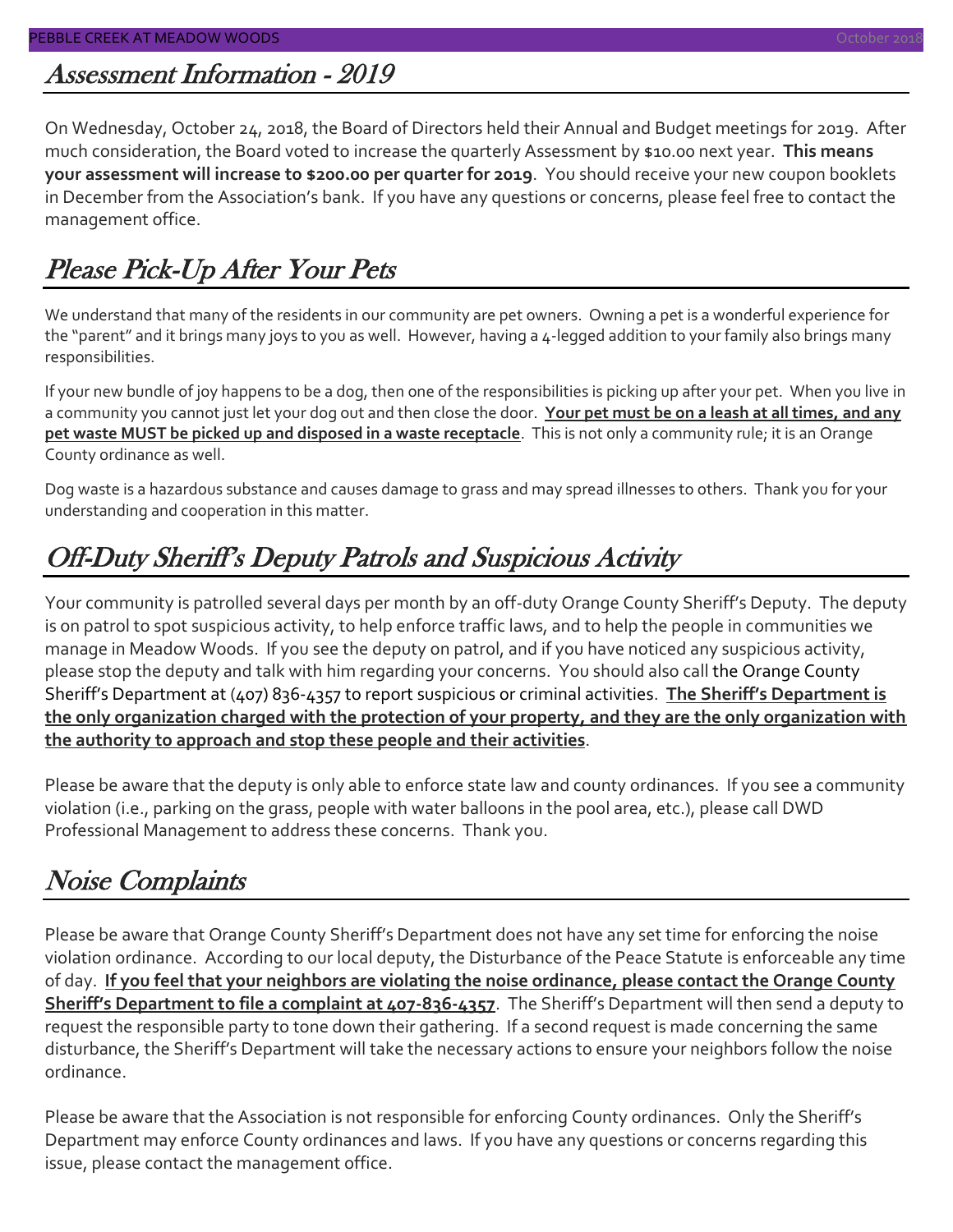### Architectural Changes (Exterior Modifications)

It has come to our attention that some homeowners are not familiar with the steps of the Architectural Review process. That is quite understandable. We would like to take this opportunity to help anyone in our community better understand this process.

If you are going to make any changes to the front of your property, including landscaping changes, or if you intend to make any structural changes to your property (i.e., room additions, pools, screen enclosures), then you will need to fill out the Architectural Review Committee (ARC) application.

These applications will always be available on your community's website and they are included in the monthly newsletter (please see the form below). Please follow the instructions on the form and submit all of the required documents for your requested change. When you are submitting an application to the ARC, remember to include the following:

1. Two (2) copies of the property survey that show the location of the proposed changed, alteration, renovation or addition.

- 2. Two (2) drawings of your plan(s).
- 3. Two (2) copies of color samples, if applicable.

Please note that applications submitted by fax or without two (2) copies of the survey, drawing, or color sample will be considered incomplete. If an application is incomplete, it will not be processed and will be returned to you.

If you have any questions, please call us at 407-251-2200, and we will be happy to assist you. Also note that management does NOT approve or deny any of these requests. We collect the applications and then submit them to the community's Architectural Review Committee (ARC). The ARC is a group of volunteer homeowners who review the applications and approve or deny the applications based on your community's written criteria (the architectural guidelines). Per Florida Statutes, this process may take up to 30 days.

As soon as the Committee makes a decision, we will mail you the letter of approval or denial. Please make sure you do not proceed with any improvements until you have heard from the Committee. I hope this helps everyone understand the Architectural Review process a little better. If this still leaves you with any questions, please feel free to contact our management office.

### Parking Regulations

If your vehicle is parked on the street at night in the community, your car may be towed. Per the rules and regulations of our community, all vehicles must be parked in your garage or driveway at night. If a vehicle is parked on the street between the hours of 12 AM – 6 AM, it may be towed **without warning at the owner's expense**.

If your vehicle or a vehicle of a guest is towed due to a violation of the parking rules and regulations, you should **contact the towing company to resolve the situation**. *Do not call DWD Professional Management regarding a towing issue*. The Board has not authorized the management company to make ANY exceptions to the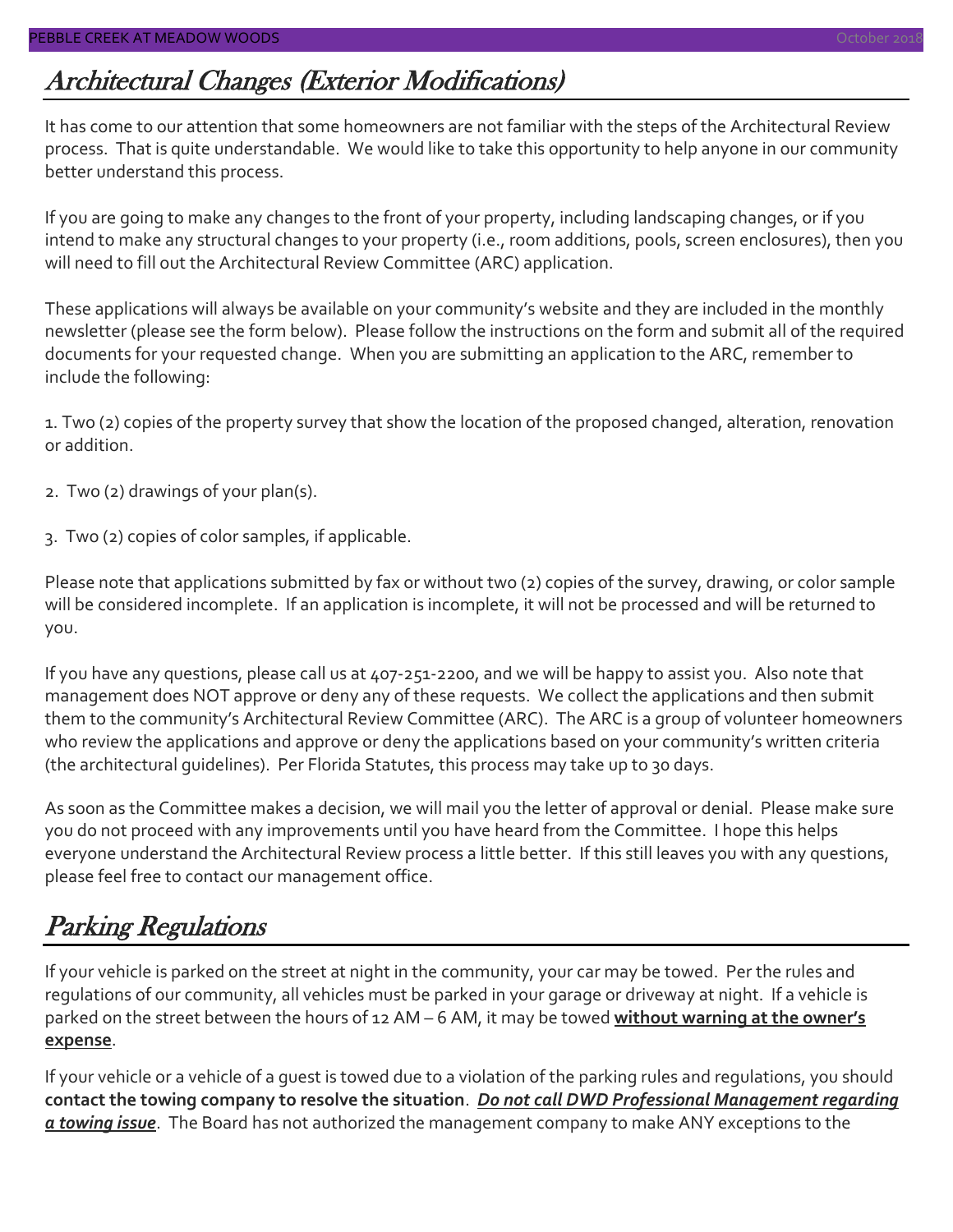parking rules and regulations. If you do not follow these parking rules, you will be towed **at your own expense** and **will not be reimbursed for any reason**.

The towing company's contact information is as follows: **Universal Towing and Recovery, 407-816-0102,** , **206 6th Street, Lot 300 Orlando, Florida 32824.** We greatly appreciate your cooperation in this matter.

#### Pool Rules

Please be advised that the pool closes at sundown every day. No unauthorized people may enter the pool after this time. Many people ask why the Association has chosen to close the pool at sundown. The answer is simple. **We did NOT choose this time**. The State of Florida decided this for us! *Since there is not enough light per State guidelines, we must close the pool when the sun goes down*.

Next, there is a list of pool rules located in the pool area. Please take a minute and review these rules. One of the most important rules is the age limit for use. If you are under the age limit, *you may NOT use the pool without a parent or guardian being present.* Accidental drowning in a swimming pool is a leading cause of death in Florida for children. Please be advised there are no lifeguards at the pool, and the maintenance personnel are *not* trained in CPR or pool safety. Failure to comply with the Pool Rules may also result in you being asked to leave the area.

Thank you for your cooperation with this matter. If you have any additional concerns or questions regarding this issue, please contact the management office.

### Please Lock Your Vehicles

Please make sure your vehicles are locked at night and all valuables that do not need to be in your vehicles are removed on a nightly basis. If you do notice someone looking in car windows, or trying to force open a car door, please call the Orange County Sheriff's Department at (407) 836-4357. Thank you.

#### Feral or Unsupervised Animals

It has been brought to the attention of the Board that some of the residents are feeding the stray animals in the community or they are allowing their animals to roam outside without supervision. According to Orange County Animal Control anyone who feeds stray/feral animals is considered the owners of these animals and is responsible for them. Please follow all Orange County ordinances regarding feral animals and please supervise and leash all pets when they are outside of your home. Allowing pets to roam freely outside poses a danger to your pets as well as to people within the community. Thank you for your cooperation and understanding.

# Monthly Property Inspections

The community management company is tasked by the Board of Directors each month to complete an inspection of all properties within the community. Below is a list of some of the violations that they will be on the look-out for during these inspections:

- **1)** Lawns that need maintenance or full replacement (weeds, dead spots, irrigation issues, etc.)
- 2) Houses that may need pressure washing or painting. Please be aware if the paint looks faded over 50% of the visible structure, if the concrete blocks are showing through the paint over 10% of the visible structure, or if there are settling cracks throughout the home that require caulking, then we will ask for the homeowner to repaint the house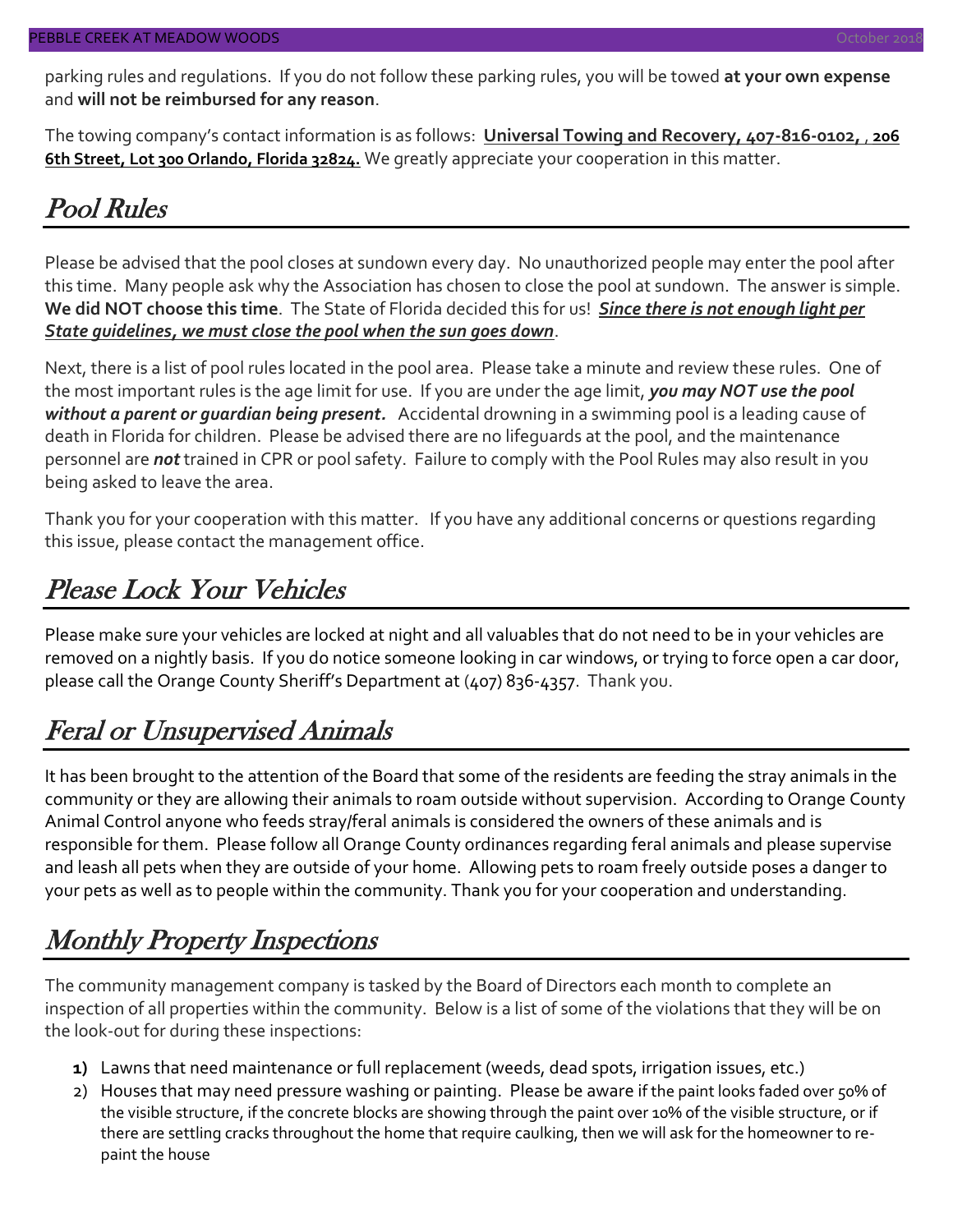- 3) Roofs that need pressure washing.
- 4) Fences in need of cleaning and/or repair
- 5) Driveways that may need repairs or pressure washing
- 6) Weeds and grass in flower beds and missing mulch or stones in flower bed area
- 7) Roofs with mold or broken/missing shingles
- 8) Parking in the grass
- 9) Commercial vehicles, recreational vehicles, or trailers in driveways

The community management company's staff members will inspect each property from the road in a vehicle, and they will take pictures of any violations. They will not go onto your property to complete their inspection. Please be kind to the inspectors when they are completing their monthly inspections. The staff members will always identify themselves when approached if you have questions. However, please do not approach them in a hostile or negative manner. They are there to complete a job as directed by the Board of Directors and to help the community.

If the inspectors find any problems with the exterior of your home, the management company will send you a letter notifying you of the violation. If you receive a violation letter, please feel free to contact the management company via email or by phone if you have any questions or if you need more time to correct the area of concern. The management company will work with you to make the needed improvements. Communication is very important so we can work together to maintain and improve our property values. Thank you for your cooperation regarding these matters.

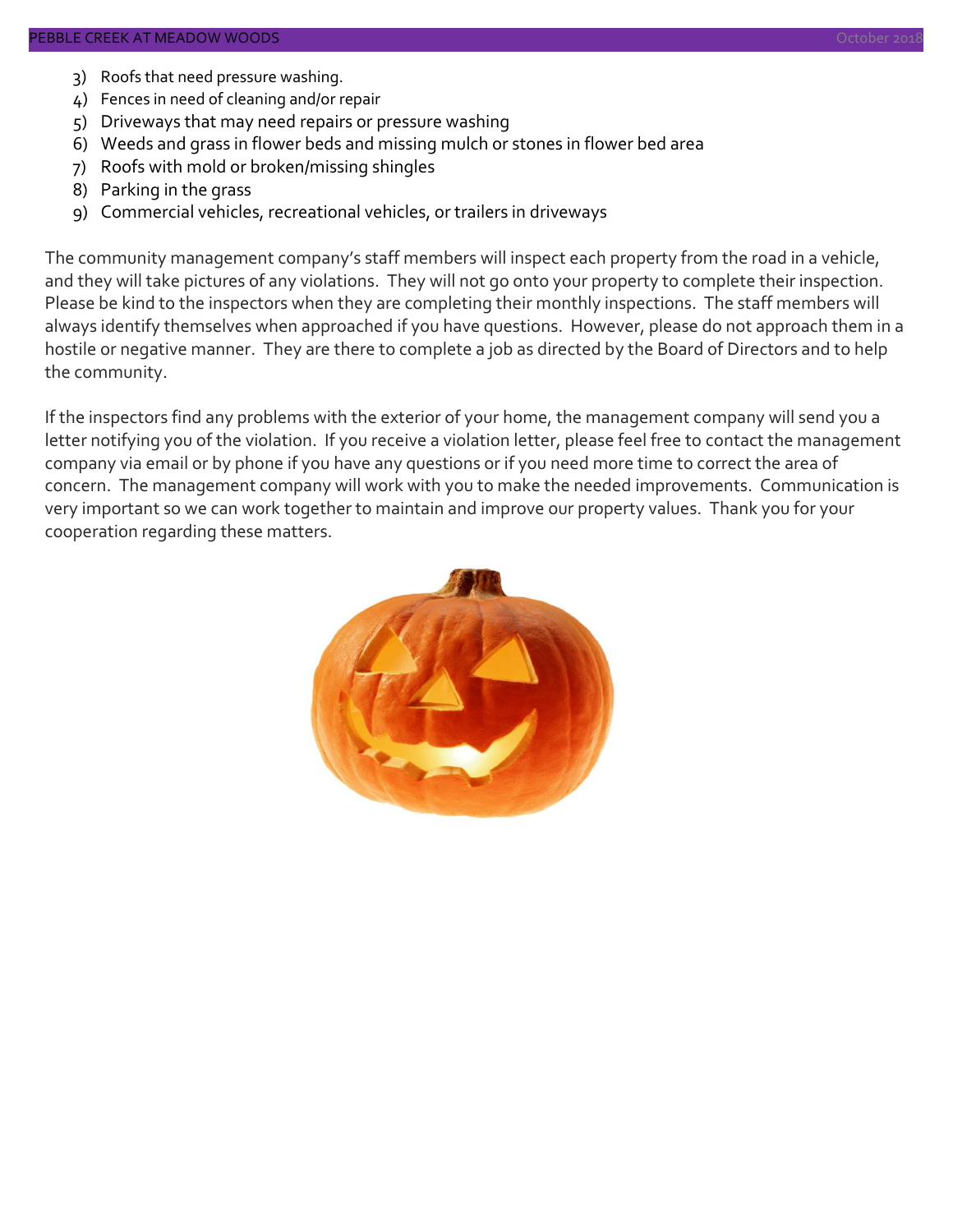#### **Emergency:**

| Fire, Police, Medical Emergency: | $911$ |
|----------------------------------|-------|
|                                  |       |

#### **Law Enforcement:**

| 407-836-4357 |
|--------------|
|              |
|              |
|              |

#### **Utilities:**

| Orange County Utilities: | 407-836-5515 |  |  |
|--------------------------|--------------|--|--|
|                          |              |  |  |

#### **Chamber of Commerce:**

| Orlando Chamber of Commerce: | 407-425-1234 |
|------------------------------|--------------|
|                              |              |

#### **Miscellaneous:**

| Orange County Public Schools:                    | 407-317-3200 |
|--------------------------------------------------|--------------|
| Orange County Office of Emergency<br>Management: | 407-836-9140 |
| Orange County Health Department:                 | 407-858-1400 |
| Florida Poison Information Center:               | 800-222-1222 |
| Orange County Public Library:                    | 407-836-7390 |
| Social Security Administration:                  | 800-772-1213 |
| Orange County<br>Voters' Registration Office:    | 407-836-2070 |
| <b>Orange County Animal Services:</b>            | 407-836-3111 |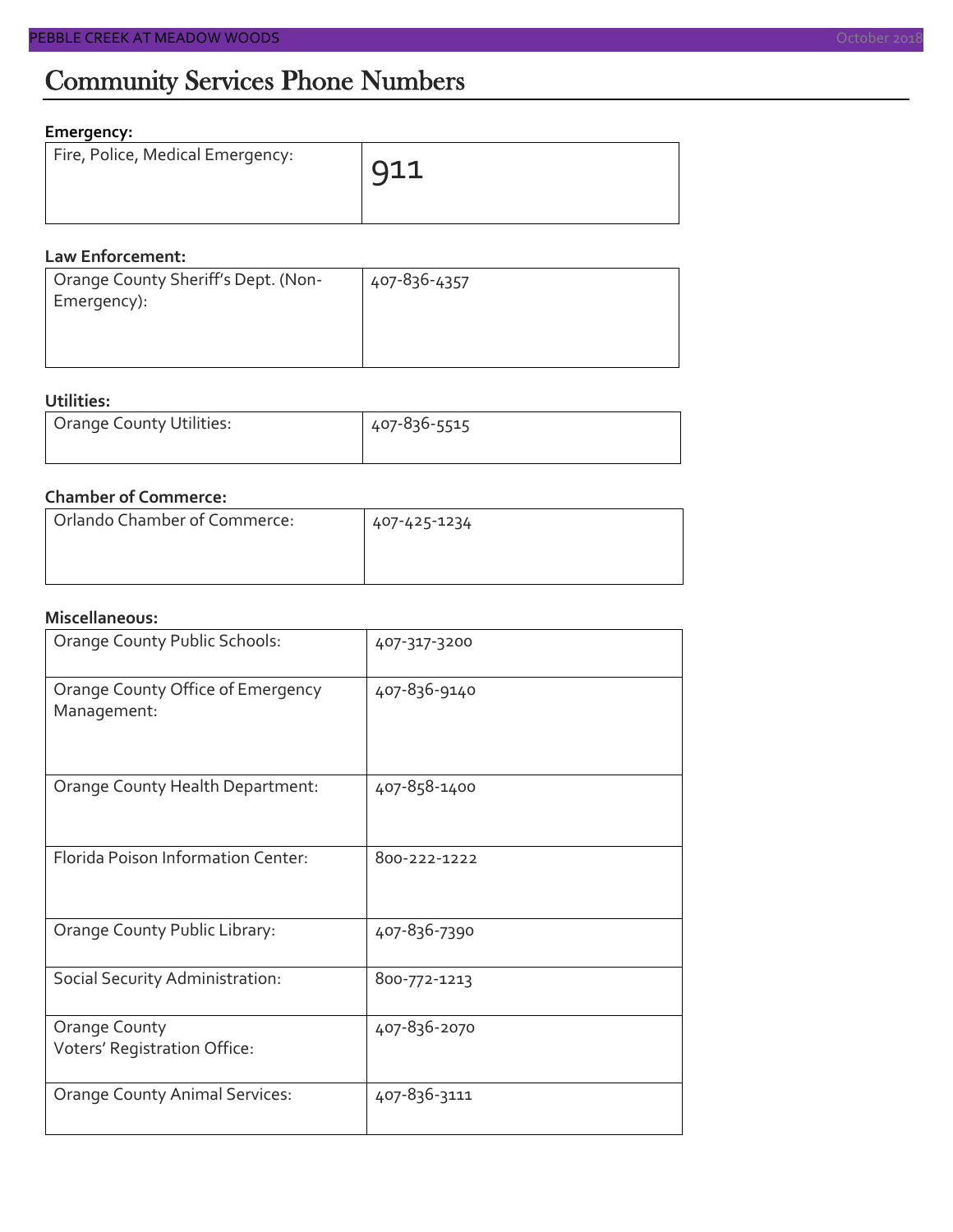#### **PEBBLE CREEK AT MEADOW WOODS HOMEOWNERS' ASSOCIATION, INC.** MAIL OR EMAIL FORM TO: 9419 Tradeport Drive, Orlando, FL 32827

PHONE: 407-251-2200 FAX: 800-759-1820 EMAIL: [info@dwdpm.com](mailto:info@dwdpm.com)

#### **ARCHITECTURAL REVIEW BOARD (ARB) APPLICATION**

|              |                                                                 | Phone(s) Home: North Mork North Beams Beams E-mail:                                                               |                                                                                                                                       |
|--------------|-----------------------------------------------------------------|-------------------------------------------------------------------------------------------------------------------|---------------------------------------------------------------------------------------------------------------------------------------|
|              |                                                                 |                                                                                                                   | In Accordance with the Declaration of Covenants, Conditions and Restrictions and the Association's Rule and Requlations, Installation |
|              | must conform to this approval and the Association's quidelines. |                                                                                                                   |                                                                                                                                       |
|              |                                                                 | I hereby request consent to make the following changes, alteration, renovations and /or additions to my property. |                                                                                                                                       |
| () Fence     | () Swimming Pool () Lawn Ornament () Screen Enclosure           |                                                                                                                   | () Landscaping                                                                                                                        |
| () Patio     | ( ) Exterior Color                                              | () Lawn Replacement                                                                                               |                                                                                                                                       |
| Description: |                                                                 |                                                                                                                   |                                                                                                                                       |

Attach two (2) copies of the property survey that shows the locations of the proposed change, alteration, renovation or addition.

\_\_\_\_\_\_\_\_\_\_\_\_\_\_\_\_\_\_\_\_\_\_\_\_\_\_\_\_\_\_\_\_\_\_\_\_\_\_\_\_\_\_\_\_\_\_\_\_\_\_\_\_\_\_\_\_\_\_\_\_\_\_\_\_\_\_\_\_\_\_\_\_\_\_\_\_\_\_\_\_\_\_\_\_\_\_\_\_\_\_\_

Attach two (2) drawings of your plan(s). Attach two (2) color samples, if applicable.

#### **NOTE: Applications submitted by fax or without two (2) copies of the survey, drawing, or color sample will be considered incomplete. If an application is incomplete, it will not be processed and will be returned to you.**

I hereby understand and agree to the following conditions.

- 1. No work will begin until written approval is received from the Association. You have 60 days from the approval date to complete the work. If not, then you must reapply for ARB approval.
- 2. All work will be done expeditiously once commenced and will be done in a professional manner by a licensed contractor or myself.
- 3. All work will be performed timely and in a manner that will minimize interference and inconvenience to other residents.
- 4. I assume all liability and will be responsible for any and all damages to other lots and/or common area, which may result from performance of this work.
- 5. I will be responsible for the conduct of all persons, agents, contractors, subcontractors and employees who are connected with this work.
- 6. I am responsible for complying with all applicable federal, state and local laws, codes, regulations and requirements in connection with this work. I will obtain any necessary governmental permits and approval for the work.
- 7. Upon receipt DWD Professional Management, LLC will forward the ARB Application to the Association. A decision by the Association may take up to 30 days. I will be notified in writing when the application is either approved or denied.

ALL HOMEOWNERS ARE RESPONSIBLE FOR FOLLOWING THE RULES AND GUIDELINES OF THEIR ASSOCIATION WHEN MAKING ANY EXTERIOR MODIFICATIONS.

Signature of Owner(s):  $\Box$ 

| <b>DO Not Write Below This Line</b> |             |                  |            |                        |  |
|-------------------------------------|-------------|------------------|------------|------------------------|--|
| This Application is hereby:         | () Approved |                  | ( ) Denied |                        |  |
| <b>Comments:</b>                    |             |                  |            |                        |  |
| <b>Date Received</b>                |             | Mailed to Assoc. |            | <b>Mailed to Owner</b> |  |